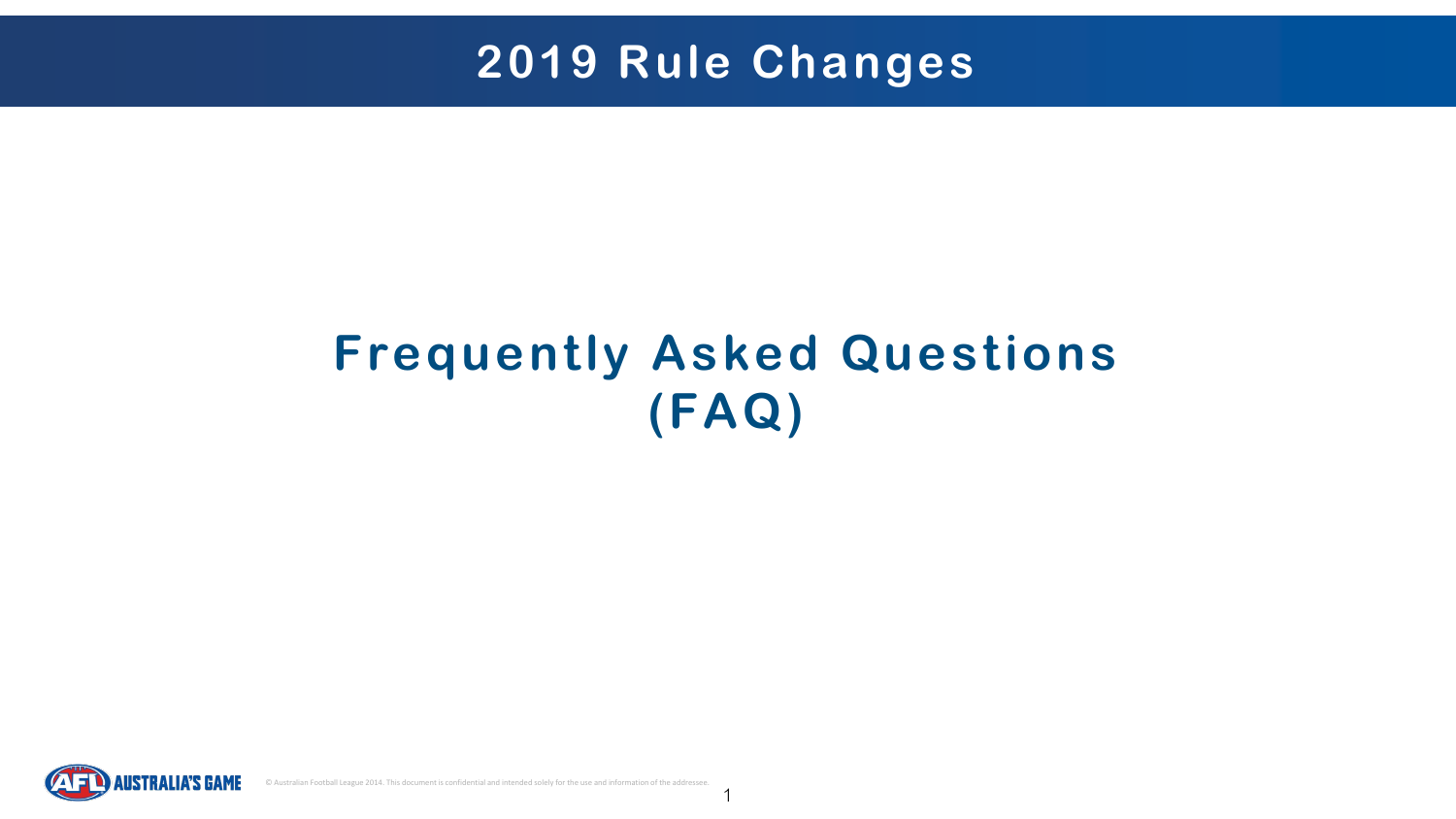## **Summary - Rule Changes / Interpretations**

### *Traditional Playing Positions at Centre Bounce*

• Implementation of a traditional set up at centre bounces – Clubs must have six Players inside both 50-Metre arcs, with one Player required to be inside the Goal Square. Four Midfield Players are positioned inside the Centre Square with the Wingmen required to be placed somewhere along

the Wing.

### *Kick-Ins*

- For Kick-Ins from a Behind, a Player will no longer need to kick to himself or herself to Play On out of the Goal Square.
- 

• Following a Behind, the Person on the Mark will be positioned 10 metres from the top of the Goal Square (currently 5 metres).

• For all Defenders who take a Mark or gain a Free Kick within 9 metres of their own Goal, the Person on the Mark for the attacking team will be

#### *Marks / Free Kicks:*

brought in line with the top of the Goal Square.

#### *Runners and Water Carriers*

• Team Runners may only enter the Playing Surface once a goal has been kicked and must exit the Playing Surface before play Recommences.

- 
- Water Carriers are not permitted to enter the Playing Surface during live play.

#### *Umpire Contact*

• Players will be prohibited from setting up behind the Umpire at each Centre Bounce.

#### *50-Metre Penalty*

• Stricter on the infringing player, allowing the Player with the ball to advance The Mark by 50 metres without the infringing player delaying the

- game.
- In addition, the Player with the Football will be able to play on during the advancement of the 50-Metre Penalty.

#### *Kicking for Goal post-siren*

• A Player who has been awarded a Mark or Free Kick once play has ended will now be able to Kick across their body using a Snap or Check-side

Kick. The Player shall dispose of the football directly in line with the Person on the Mark and the Goal.

#### *Marking Contest*

• 'Hands in the Back' rule interpretation to be repealed, allowing a Player to place his hands on the back of his opponent to protect his position in a

Marking contest but not to push the Player in the back.

#### *Ruck Contests – Prior Opportunity*

• A Ruck Player who takes possession of the Football while contesting a bounce or throw up by a field Umpire or a boundary throw in by a boundary Umpire, will not be regarded as having had Prior Opportunity. Where there is uncertainty over who is the designated Ruck, the Ruck for each

Team will continue to nominate to the field Umpire.



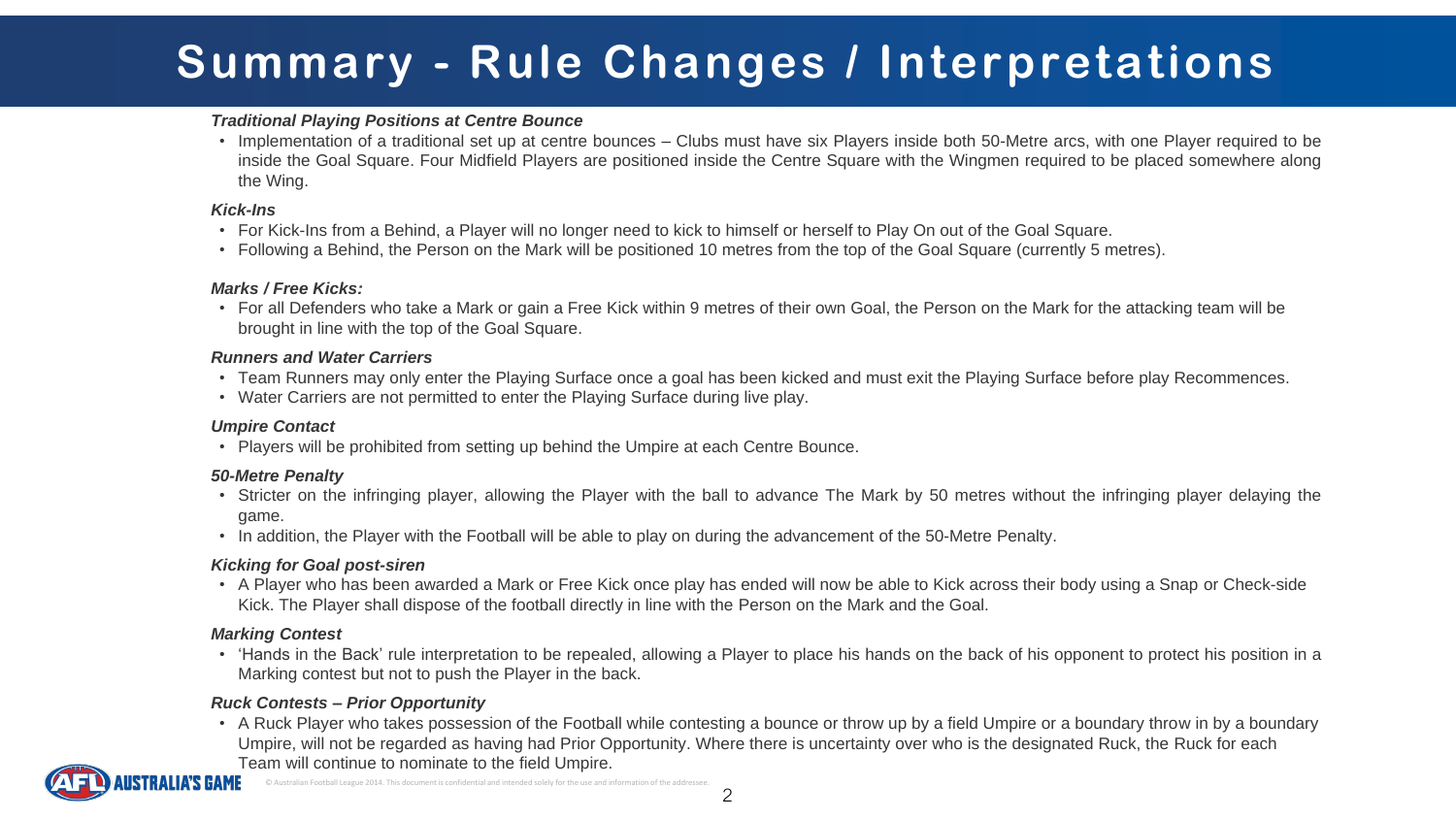# **1.Traditional positions Centre Bounce (FAQ)**

| <b>Frequently Asked Questions</b>                                                                                                         | <b>Response</b>                                                                                                                |
|-------------------------------------------------------------------------------------------------------------------------------------------|--------------------------------------------------------------------------------------------------------------------------------|
| How much time do the players have to set up in starting positions (post goal)?                                                            | Approximately 45 seconds from the time the umpire indica                                                                       |
| What if a player(s) is not in correct starting position prior to umpire being ready<br>to commence Centre Bounce?                         | Play will not commence until players are in correct starting<br>into position a "delay of game" free kick will be paid (post v |
| What if the player makes a mistake where they position themselves?                                                                        | The umpires will attempt to assist the players by informing<br>If a player doesn't adjust in time "delay of game" free kick \  |
| How many warnings will a team receive before a free kick is paid?                                                                         | Each team is entitled to one warning per game, this will be<br>possible) if not the ruck will be advised.                      |
| Where will the free kick be taken from and by who?                                                                                        | The free kick will be taken from the centre circle, it will be a                                                               |
| What if a player shows no intent to move once in the wrong position?                                                                      | The umpires can pay a free kick plus a 50 metre penalty fo<br>a previous warning, the umpires will wait for the players to     |
| Why a free kick and 50 metre penalty?                                                                                                     | So teams do not have an advantage from positioning an example.<br>The free kick plus 50 metre penalty results in a shot at goa |
| What if multiple players from both teams are out of position, when the umpire is<br>ready? e.g. in the case of a melee.                   | Umpire will wait for players to be in correct position.                                                                        |
| What if a player steps across either the goal square, 50m or centre square line<br>before the Umpire has completed the Centre Bounce?     | A free kick is award to the opposing Ruck, to be taken from<br>centre square rule. If the player is pushed across a line, th   |
| What if a player is delayed from getting off the ground post goal (by an<br>opponent), which delays his team mate from being in position? | Umpire would be reliant on communication from Emergeno<br>to be in position. It could result in a free kick being paid by      |
| Can a team start with more than one player out of the goal square?                                                                        | Yes, the attacking team may position multiple players in th<br>does not have to match anymore than one player.                 |
| Is there a way to make rotation times more effective to avoid "delay of game"<br>frees?                                                   | The wing closest to the interchange could be the last posit<br>width of the square out to the boundary, allocated as being     |
| If a team is one or more players down, what can they adjust with regards<br>positioning?                                                  | A team with less than 18 players available can reduce the<br>goal square. They can not exceed the numbers in any area          |



roximately 45 seconds from the time the umpire indicates all clear (post goal).

will not commence until players are in correct starting positions, if a team is inconsistent in getting position a "delay of game" free kick will be paid (post warning).

umpires will attempt to assist the players by informing them of numbers in an area. player doesn't adjust in time "delay of game" free kick will occur (post warning).

n team is entitled to one warning per game, this will be made clear to the team captain (where sible) if not the ruck will be advised.

free kick will be taken from the centre circle, it will be awarded to the ruck.

umpires can pay a free kick plus a 50 metre penalty for a deliberate action. If the team has not had evious warning, the umpires will wait for the players to re-position.

eams do not have an advantage from positioning an extra defender in their Defensive 50. free kick plus 50 metre penalty results in a shot at goal.

ee kick is award to the opposing Ruck, to be taken from centre circle. Identical to current breach of tre square rule. If the player is pushed across a line, the player pushing will concede a free kick.

bire would be reliant on communication from Emergency Umpire. The Umpire will wait for the player e in position. It could result in a free kick being paid by the emergency umpire.

the attacking team may position multiple players in the goal square. However, the defensive team s not have to match anymore than one player.

wing closest to the interchange could be the last position filled as they have the space from the h of the square out to the boundary, allocated as being in position.

am with less than 18 players available can reduce the numbers in any area with exception of the square. They can not exceed the numbers in any area e.g. cannot play 7 defenders.

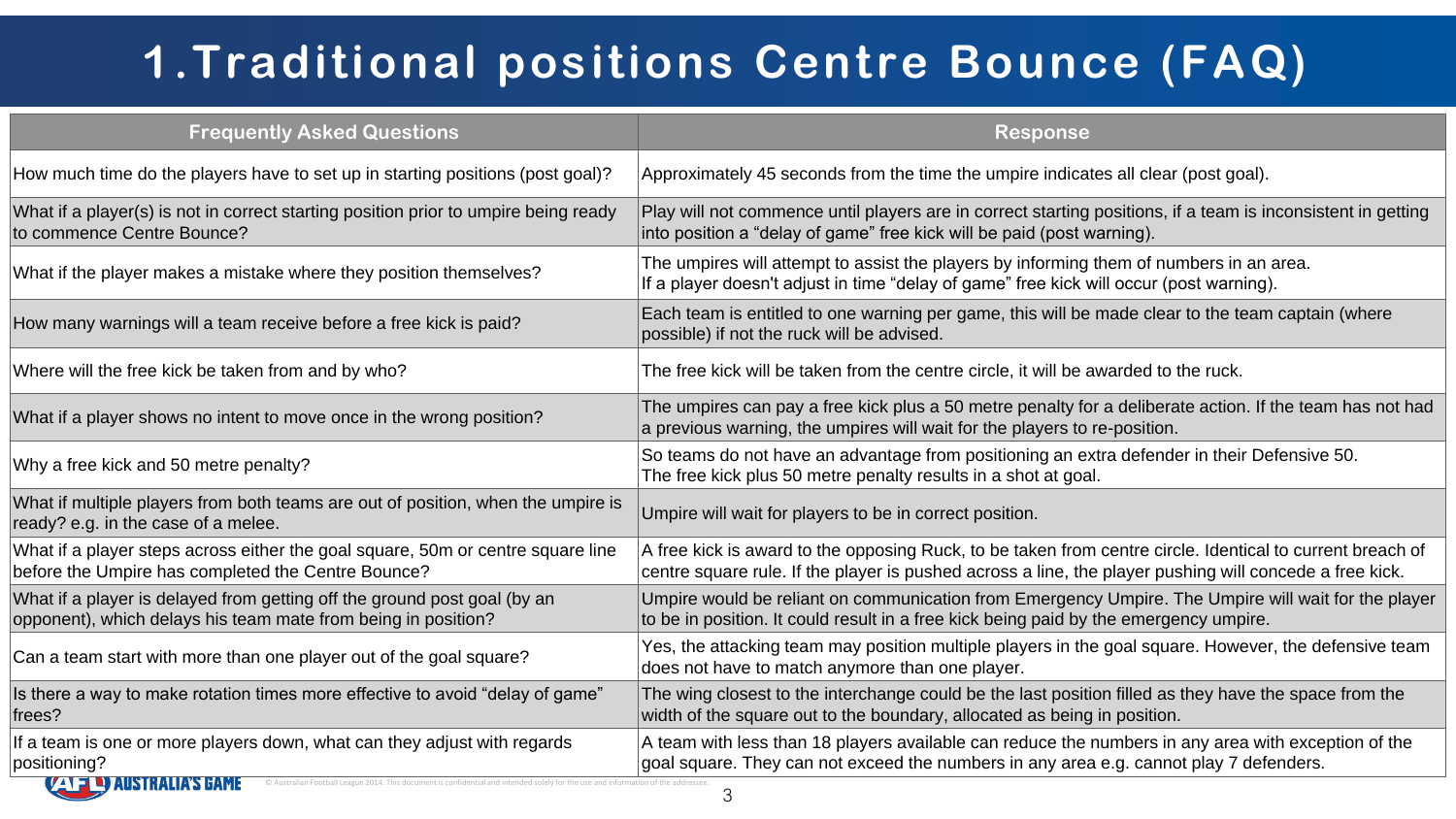# **2. Kick Ins (FAQ)**

### **Frequently Asked Questions**

| Can a player go to the ball bag to grab a football?                                                                                           | No an AFL appointed Ball Attendant will be responsible for passing the football to a player<br>from the team kicking the ball in!                                                                               |
|-----------------------------------------------------------------------------------------------------------------------------------------------|-----------------------------------------------------------------------------------------------------------------------------------------------------------------------------------------------------------------|
| When can you receive the ball?<br>Where do you have to be positioned to receive the ball?                                                     | As soon as the Goal Umpire has signaled, the Ball Attendant will pass the ball to a player<br>who must be positioned between the goal line and the fence.                                                       |
| Can a player use a ball that remains in the field of play.<br>e.g. bounced off fence or post etc?                                             | Yes, a player is entitled to pick up the ball that remains in the field of play and use it for the<br>kick in.                                                                                                  |
| How quickly can the player kick the ball in?                                                                                                  | As soon as the goal umpire has signaled, the player is free to kick the ball in.                                                                                                                                |
| Must the kicker start in the goal square?                                                                                                     | Yes, the player must start with both feet in the goal square with the ball in their possession.                                                                                                                 |
| Do you have to kick to yourself before you exit the goal square?                                                                              | No longer does the player kicking in have to kick to themselves.                                                                                                                                                |
| Can a player handball from within the goal square?                                                                                            | No, the player must kick the ball back into play, however once the umpire calls "play on",<br>the player may handball (from the goal square).                                                                   |
| Once a player has exited the goal square, can they handball?                                                                                  | Yes, the player is free to kick or handball once they have left the goal square.                                                                                                                                |
| How far can the kicker run with the football?                                                                                                 | 15 metres from where they exit the goal square, before having to dispose or bounce the<br>football.                                                                                                             |
| player?                                                                                                                                       | Will a free kick remain for a kick in that goes out of bounds without being touched by any No, umpires will only award a free kick if player doesn't demonstrate sufficient intent to keep<br>the ball in play. |
| Explain the protected area for kick ins?                                                                                                      | The protected area is 19 x 19m (from point post to point post out to the player on the mark).<br>Opposition players must make every effort to vacate the protected area.                                        |
| What is the penalty for an infringement by the player on the mark, an opposition player<br>in protected area or by a player prior to kick in? | The penalty would be advancing the mark by 50m (69m from goal).                                                                                                                                                 |
| <b>Alliance</b>                                                                                                                               |                                                                                                                                                                                                                 |



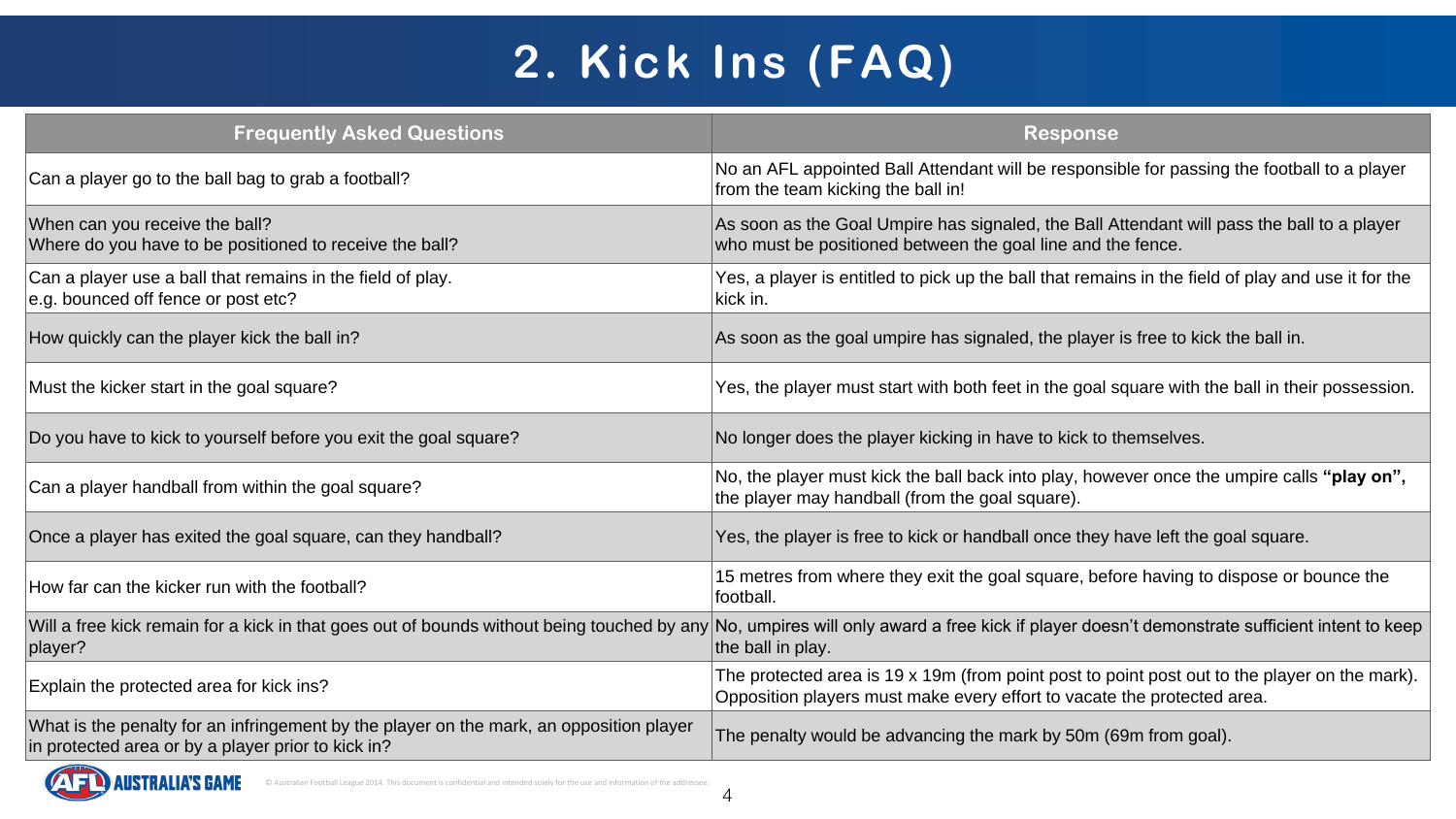## **3. Marks/Free Kicks: Deep D50 (FAQ)**

| <b>Frequently Asked Questions</b>                                                                               |                   |
|-----------------------------------------------------------------------------------------------------------------|-------------------|
| Why has the rule changed for a mark or free kick deep in Defensive 50?                                          | <b>Tc</b><br>m    |
| So how will this work?                                                                                          | Fc<br>th          |
| How will the umpire determine the correct positioning of the mark?                                              | Τŀ<br>ali         |
| What happens if the defensive team kicks laterally within the area, does<br>the next mark also get reset to 9m? | Ye<br>$d\epsilon$ |
| Will the umpire delay play to set the mark?                                                                     | N<br>$\ln$        |
| Does the normal Person on the Mark rules apply?                                                                 | $Y\epsilon$<br>CO |
| Can an Opposing player press up on The Mark, prior to an umpire<br>re-setting to 9m?                            | Ye<br>on          |
| Will umpires assist players in adjusting to new rules?                                                          | Ye<br>CO          |



### **Response**

o provide the player in possession with an opportunity to kick the ball more effectively off ultiple steps. It also opens up other areas of the ground.

or any mark or free kick in Deep D50, the umpire will move the mark (in line), adjacent to e end of the goal square (9 metres out from goal line).

he media exclusion line (on each side of the ground) will be moved at every venue to ign with the end of the goal square. This will provide umpires with 2 reference points.

es, this could be a way of maintaining possession if the opposition don't press up to efend. The mark will always be reset to 9m.

o, the player who takes a mark will be entitled to play on at their discretion. most instances the mark from a free kick will be reset to 9m.

es they do, once the mark is set the opposition should adjust quickly to stand the mark rrectly.

es, a player is entitled to press up on the mark to limit the marking player from playing n. They cannot run over the mark. The umpire will then reset the mark to 9m.

es, the umpires will attempt to engage with players to provide direction and to limit any nfusion, where possible.

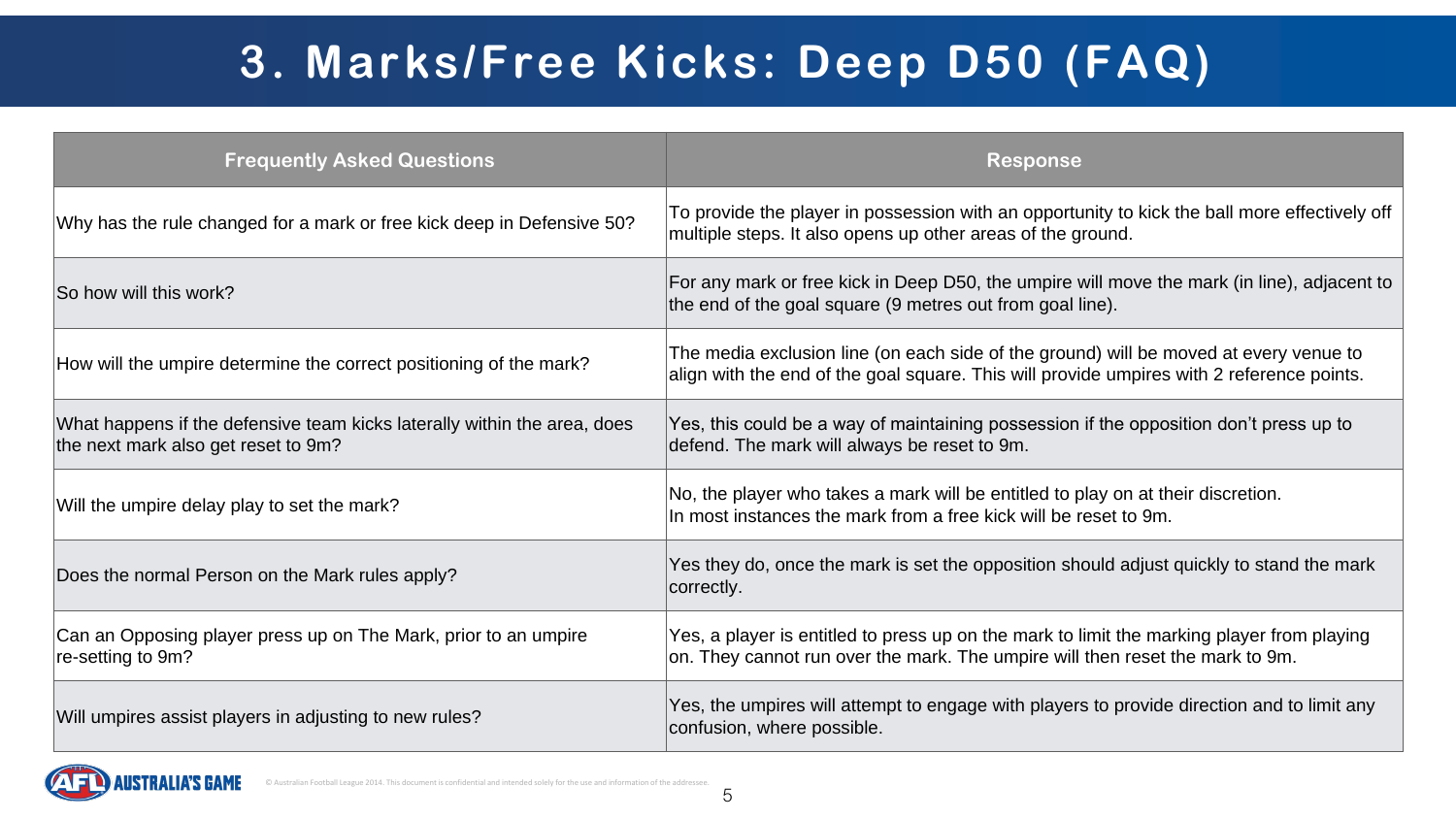# **4. Hands in the Back (FAQ)**

has changed to enable a player to play with instinct - hands instead of forearms.

the Marking Contest, a player can protect space, stop a player from coming back on them by tting their hands in the opponents back.

long as the player does not push their opponent in the back, it will be a play on call or mark.

the Umpires will be adjudicating whether a player has Pushed in the Back or whether the ayer in front position has reacted to contact and leant forward?

es, Marking Contests are one of the most difficult areas to umpire in the game, there will be difference.

ppefully not, players that attempt to draw free kicks for exaggerating contact could be subject MRO, if it is believed the player is engaging in an act of staging refer Law 19.2.2 (p)



| <b>Frequently Asked Questions</b>                                                                                        | <b>Response</b>                                                                                                       |
|--------------------------------------------------------------------------------------------------------------------------|-----------------------------------------------------------------------------------------------------------------------|
| Why has the interpretation changed for Hands in the Back?                                                                | It has changed to enable a player to play with instinct                                                               |
| In what situations can players put Hands in the Back?                                                                    | In the Marking Contest, a player can protect space, st<br>putting their hands in the opponents back.                  |
| What if they use 2 motions - Hands in the Back and then up to Mark?                                                      | As long as the player does not push their opponent in                                                                 |
| Will a player putting Hands in the Back and then extending their arms be a<br>cue for Umpires to pay a Push in the Back? | No, the Umpires will be adjudicating whether a player<br>player in front position has reacted to contact and lear     |
| Will this be a difficult for Umpires to adjudicate correctly?                                                            | Yes, Marking Contests are one of the most difficult are<br>no difference.                                             |
| Will players throwing themselves forward in the marking contest become<br>more apparent?                                 | Hopefully not, players that attempt to draw free kicks to<br>to MRO, if it is believed the player is engaging in an a |



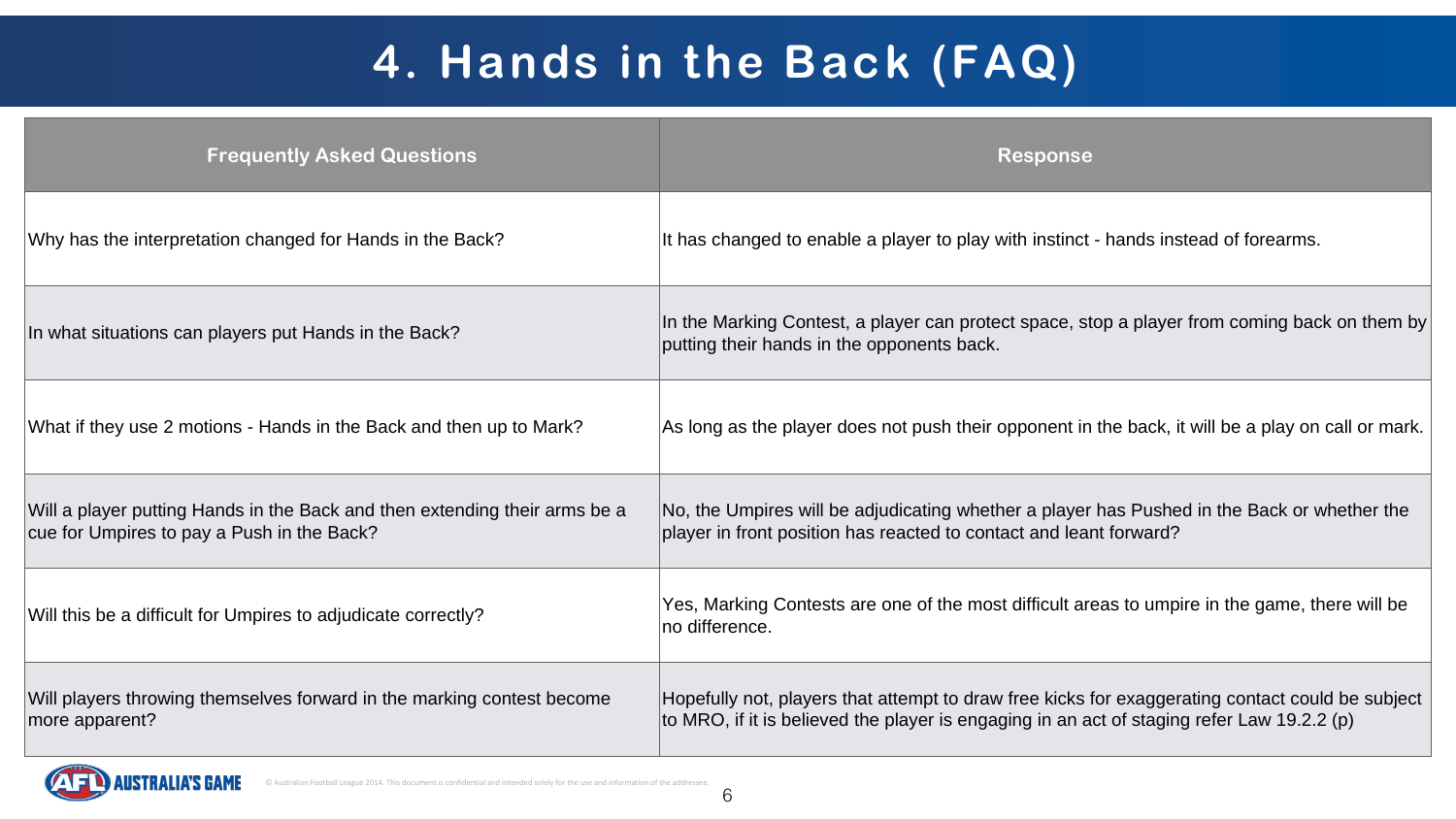### **Response**

the player will be allowed to go to their preferred side, enabling them to choose ichever type of kick they prefer.

s, the player must kick the ball over the line of the mark.

e umpire will call "play on" and the shot at goal will not count (game over).

gage the umpire e.g. I'm going to kick around the corner, start here and kick over the  $n**rk**$  - is that ok?

# **5. Kicking for Goal post-siren (FAQ)**

Ensure player on the mark doesn't overstep Ensure players are outside the set protected area and don't adjust to the kickers positioning.

| <b>Frequently Asked Questions</b>                                                                                         |            |
|---------------------------------------------------------------------------------------------------------------------------|------------|
| Does the player have to stay on the line of the mark for their shot at goal?                                              | No,<br>whi |
| Does the player have to kick over the line of the mark?                                                                   | Yes        |
| What if the player goes past the line of the mark before taking the kick for<br>goal?                                     | The        |
| To ensure the player having the shot at goal is adhering to rules, is there<br>a recommendation for how they could check? | Eng<br>ma  |
| What can the defensive team do in this situation?                                                                         | 2.         |

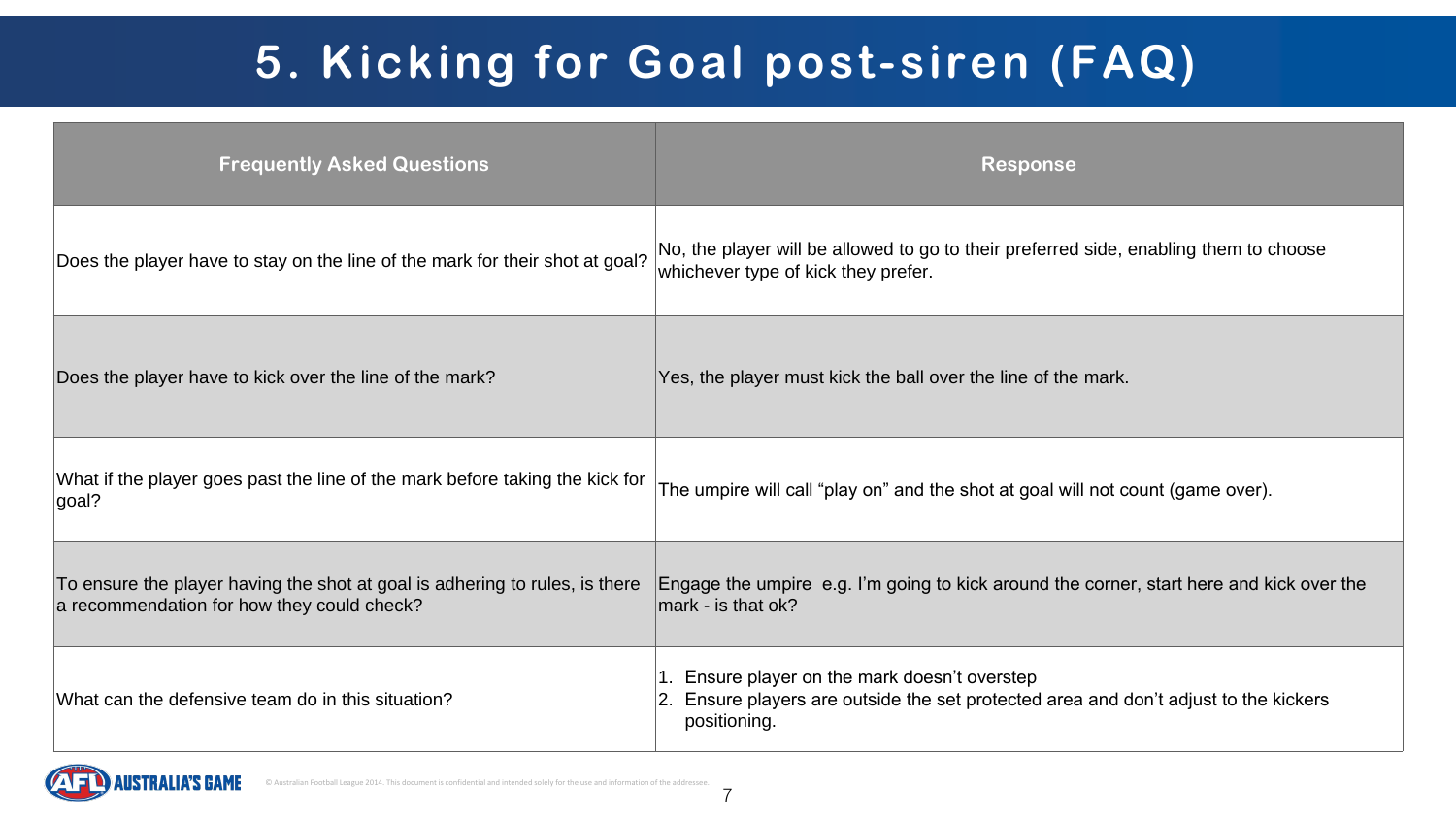# **6. 50m Penalty advantage (FAQ)**

| Why has this interpretation changed?<br>Once the defensive player has fallen behind the player who has been<br>awarded the 50m penalty, can they sprint passed them to stand the mark?<br>Who can stand the mark, if the initial defender is out of play by vacating the<br>or $(C)$ Has run around the moving protected area<br>protected area?<br>Can the player award the 50m penalty, play on at any time prior to the<br>the mark being set.<br>marking being set? | <b>Frequently Asked Questions</b> | <b>Response</b>                                                                                                       |
|-------------------------------------------------------------------------------------------------------------------------------------------------------------------------------------------------------------------------------------------------------------------------------------------------------------------------------------------------------------------------------------------------------------------------------------------------------------------------|-----------------------------------|-----------------------------------------------------------------------------------------------------------------------|
|                                                                                                                                                                                                                                                                                                                                                                                                                                                                         |                                   | To provide more options for the attacking player that has                                                             |
|                                                                                                                                                                                                                                                                                                                                                                                                                                                                         |                                   | No, once the defensive player is behind, they must show                                                               |
|                                                                                                                                                                                                                                                                                                                                                                                                                                                                         |                                   | Any player who is either; (A) Up with the umpire (B) For                                                              |
|                                                                                                                                                                                                                                                                                                                                                                                                                                                                         |                                   | Yes, the player who has been awarded the 50 penalty ha                                                                |
| When does the attacking player in receipt of the 50m penalty, get called to<br>play on?<br>being set.                                                                                                                                                                                                                                                                                                                                                                   |                                   | The player will be called to play on if they deviate off the                                                          |
| Once the player has played on who can pressure the player.                                                                                                                                                                                                                                                                                                                                                                                                              |                                   | Once the umpire has called "play on" any opposition plat<br>all defensive players are not caught within the protected |
| If you are the player that infringed and conceded the 50m, how would you<br>recommend they react?<br>any play on call.                                                                                                                                                                                                                                                                                                                                                  |                                   | By getting up with the umpire as quick as possible, to en                                                             |

**USTRALIA'S GAME** 

rovide more options for the attacking player that has been infringed against.

ance the defensive player is behind, they must show intent to clear the (moving) protected area.

blayer who is either; (A) Up with the umpire  $(B)$  Forward of the mark ) Has run around the moving protected area

the player who has been awarded the 50 penalty has the freedom to play on at anytime up to ark being set.

blayer will be called to play on if they deviate off the line of the mark in the lead up to the mark set.

the umpire has called "play on" any opposition player can pressure, however it is crucial that fensive players are not caught within the protected area prior to the play on call.

etting up with the umpire as quick as possible, to enable you to retreat and remain vigilant to blay on call.

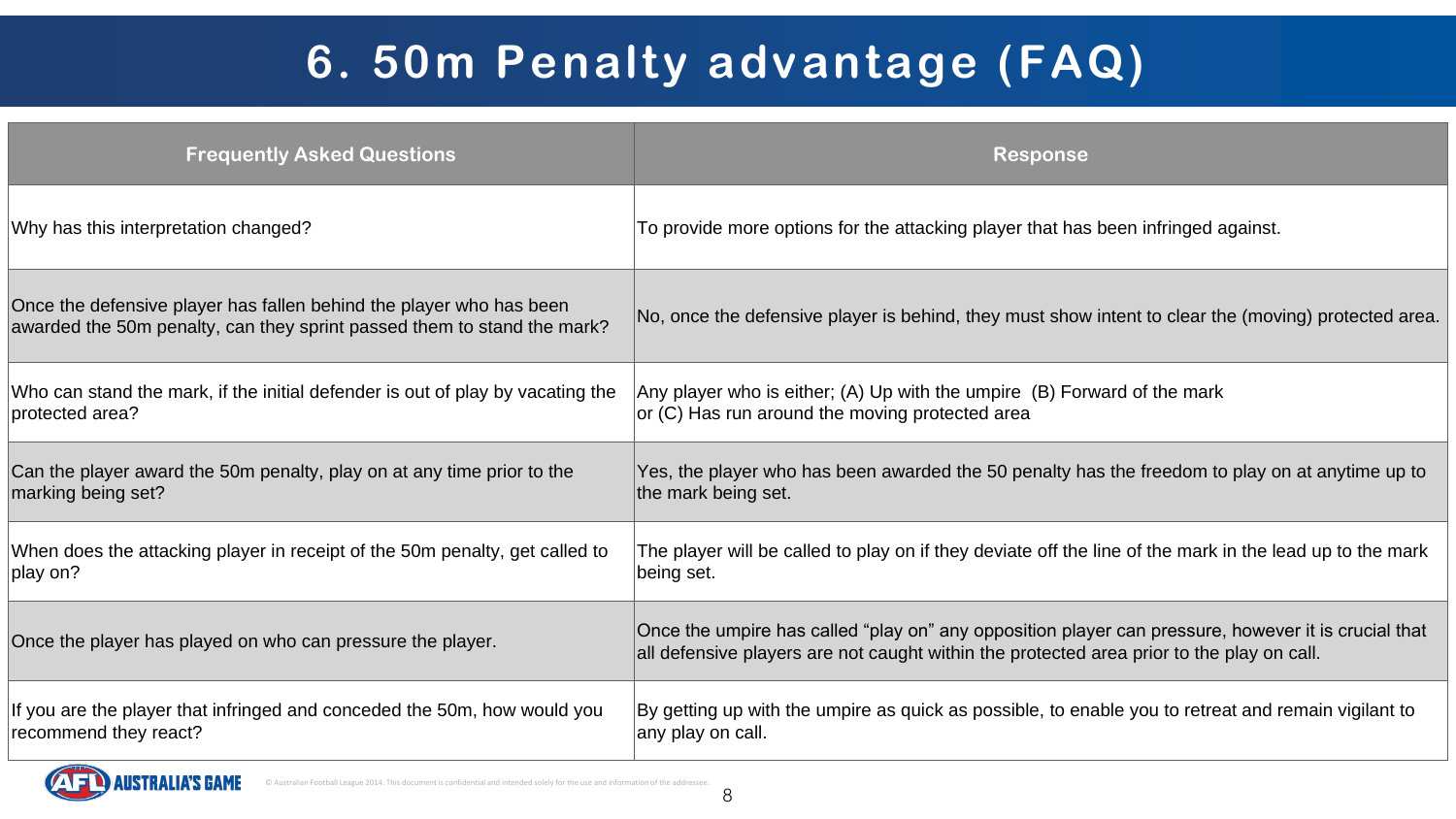Why has this rule changed? The Muslim Contest when the Ruck should be entitled to take the ball out of the ruck contest.

# **7. Ruck Contest prior opportunity (FAQ)**

**Frequently Asked Questions Response** 

Is this the same prior opportunity as a player picking up a ground ball or receiving a handball?<br>
The current holding the ball rule applies.<br>
The current holding the ball rule applies.

Could this be too much of an advantage to the taller Rucks? This might be the case depending on match ups, however most likely it will encourage teams to play Rucks at stoppages to limit an individuals dominance.

Explain the AFL Charter for laws of the game in regards to player types?<br>It states that "Players of various sizes, football and athletic ability have an opportunity for explain the Athletic ability have an opportunity for success in the game played at the highest level."

Does this rule change along with not allowing 3rd Person Up at Ruck contests encourage Taller players to play AFL. We hope that allowing Rucks to take the ball out of the ruck contest, along with the outlawing of the 3rd Person Up rule (player safety) will provide some encouragement for Talls to remain in or take up AFL.



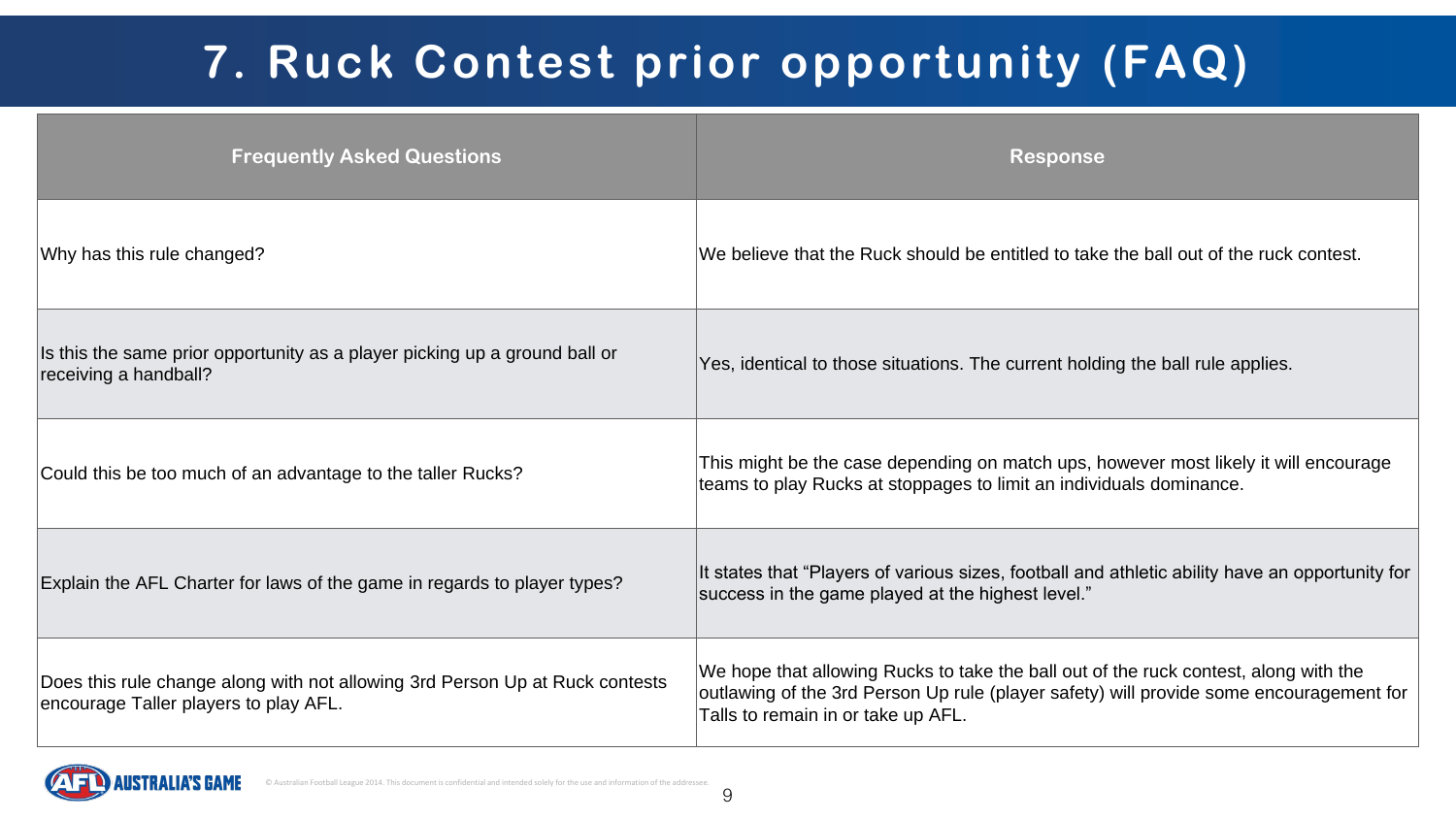# **8. Umpire Contact @ Centre Bounce (FAQ)**

### **Frequently Asked Questions Response**

Why are we being stricter at Centre Bounce with umpire contact?<br>Why are we being stricter at Centre Bounce with umpire contact? vulnerable position compared to around the ground Ball Ups.

Is there a way that umpires can help avoid the possibility of contact?

Yes, Umpires are prepared to observe where players are set up and if the opposite side of the circle is less populated - flip across to the opposite side circle to execute the bounce.

What if a player is pushed into the umpires path?<br>
What if a player that pushes an opponent into the umpires path would be fined (free kicked if clearly seen) for initiating umpire contact.

Can a free kick be paid for making contact with an umpire?<br>Can a free kick be paid for making contact with an umpire? contact a free kick will be paid.

What if the umpire doesn't exit straight back, will that be taken into account?<br>It may be taken into account but the player runs the risk if they make contact, that they could be free kicked / fined.

Could umpires remind players which way they will exit? Yes, Umpires will clearly signal which side of the circle they be exiting, ensuring they engage with players in the vicinity.

Can players set up behind the umpire at Centre Bounce? Yes they can, however they will be liable for any contact.

What about players that start away but run a path behind the exiting umpire?  $|As above,$  they will be liable for any contact.

Can a Tagged player use the umpire to split away from their opponent?<br>Can a Tagged player use the umpire to split away from their opponent? if clearly seen by an umpire.

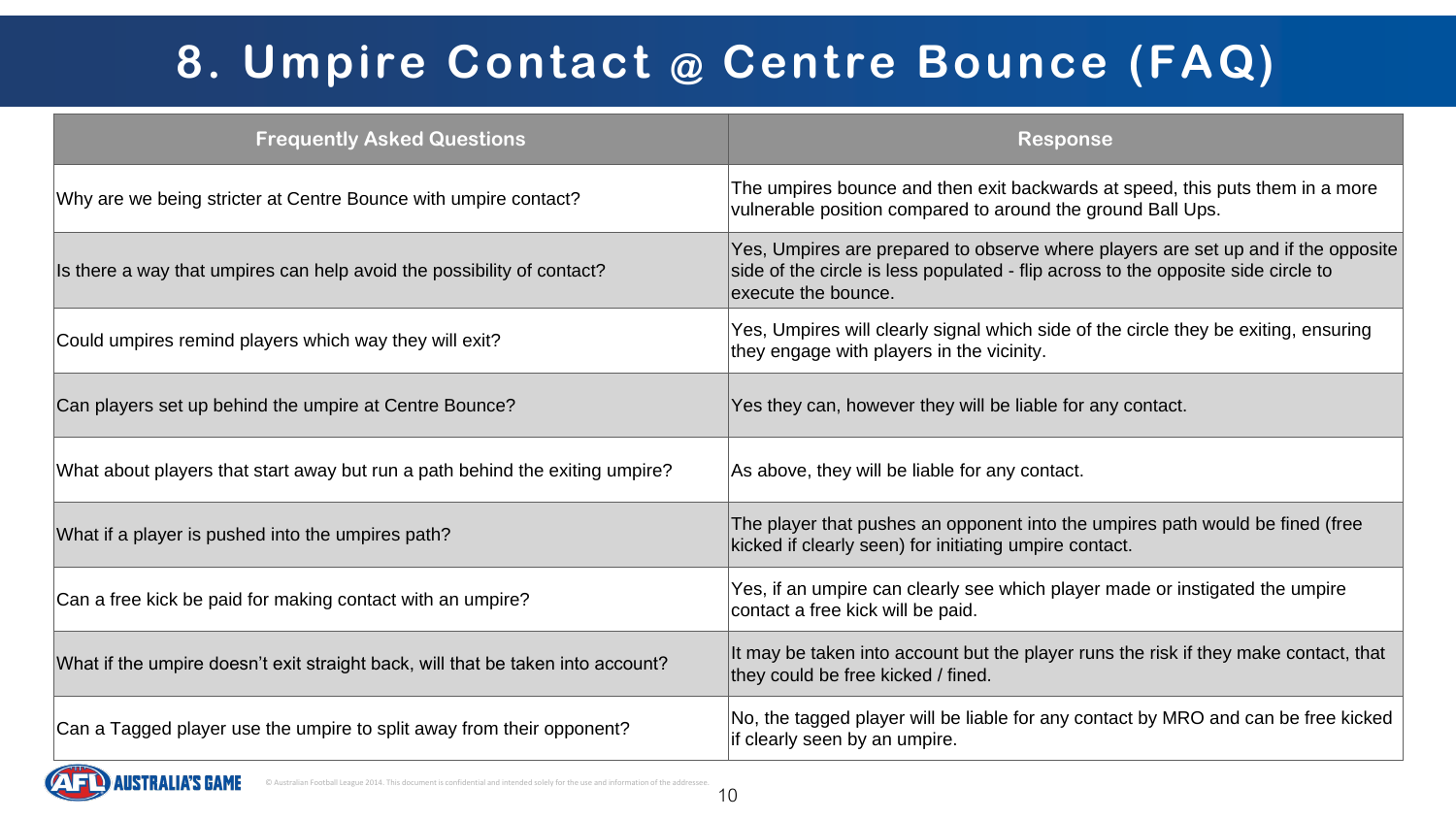## **9. Runners / Water Carriers - FAQ**

**Frequently Asked Questions** 

**USTRALIA'S GAME** 



| When are runners able to deliver messages to players?                                                         | Runners are allowed on the ground after a goal is scored.<br>They may also enter the field when a stretcher is called for an injured player.                               |
|---------------------------------------------------------------------------------------------------------------|----------------------------------------------------------------------------------------------------------------------------------------------------------------------------|
| How long do they have to deliver their message?                                                               | Approximately 45 seconds, which is the time that it takes for the broadcast to<br>return for the next Centre Bounce.                                                       |
| Does the runner have to be off the ground by the time the umpire is ready to<br>commence the Centre Bounce?   | Yes, the runner should have returned through the interchange area by the time the<br>umpire is commencing their approach to bounce.                                        |
| What happens if the runner gets delayed on the ground?                                                        | A free kick could be awarded to the opposition team refer Law 15.11.1 (b), they<br>could also be fined / suspended by MRO.                                                 |
| What if a goal has not been scored for long period, how will we get our messages<br>to players for rotations? | The AFL is investigating having boards available to the clubs at each venue, to<br>deliver the next player to be rotated.                                                  |
| When are water carriers able to enter the playing surface?                                                    | Post goal only.                                                                                                                                                            |
| How long are they allowed to be on the ground?                                                                | They must be off the ground by the time the umpire is commencing their approach<br>to bounce.                                                                              |
| What happens if the water carrier is late to exit the ground?                                                 | A free kick could be awarded to opposition team refer Law 15.11.1 (b), they could<br>also be fined / suspended by MRO.                                                     |
| Will there be any change to the amount of times water carriers can be used in hot<br>weather?                 | The AFL Heat Policy will be in place, the water carriers will be able to deliver water<br>as per 2018 rules (ensuring that they do not interfere with play and exit ASAP). |
|                                                                                                               |                                                                                                                                                                            |

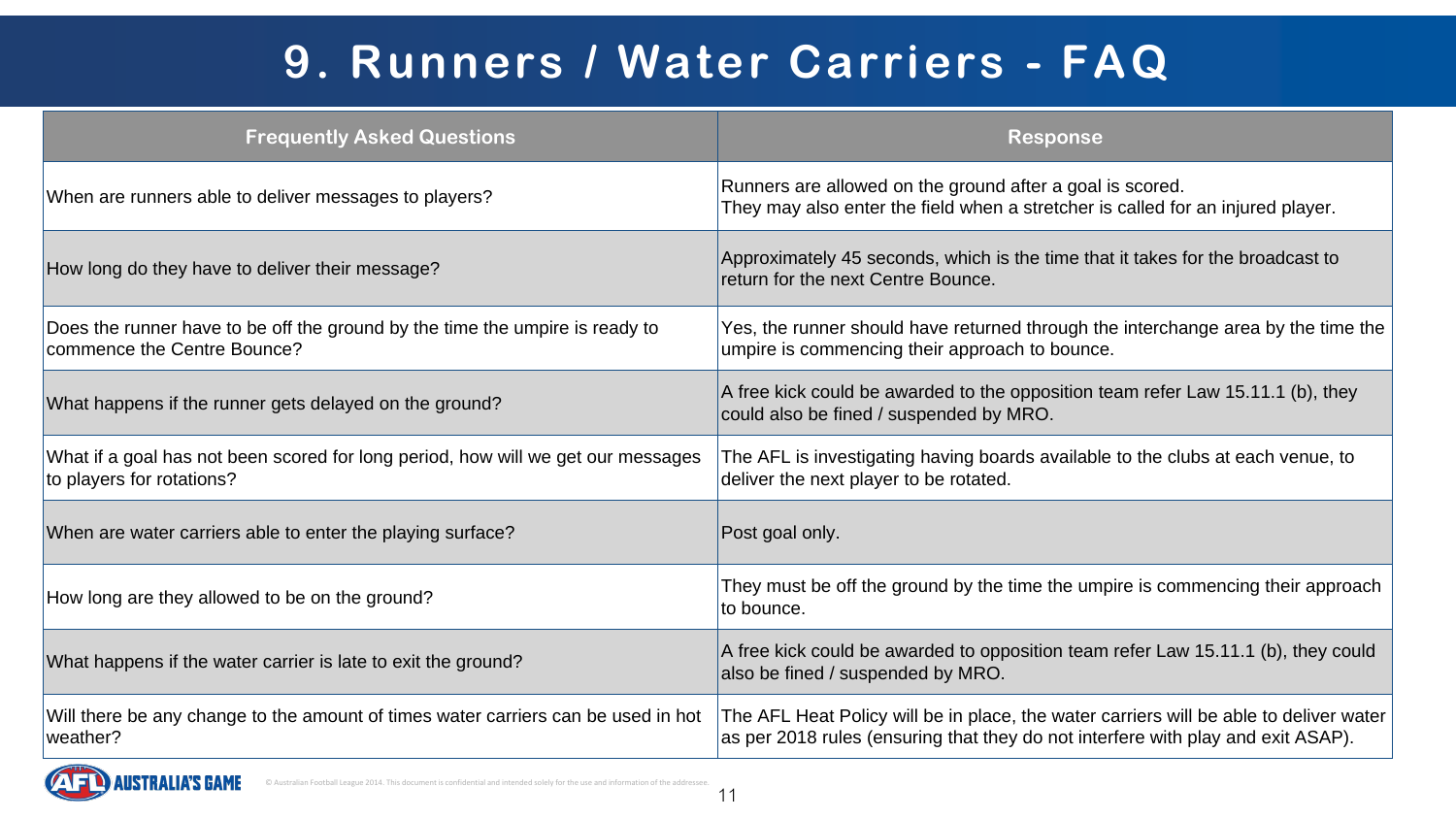## **2019 Summary Rule Changes**

### **Unique to AFLW**

### **Boundary Throw Ins (in 10m)**

- Boundary umpire to bring in the ball off the boundary line by 10m for all Throw Ins
- The ruck contest will now occur approx. 25m into the field of play

### **Last Disposal (kick or handball) : Midfield only / Between the arcs**

- In AFLW 2018 the Last Disposal rule was in place full ground, this has been changed to midfield only for the upcoming season
- Deliberate out of bounds remains in play for kicks looking to gain territory rather than to a team mate.



**AFD**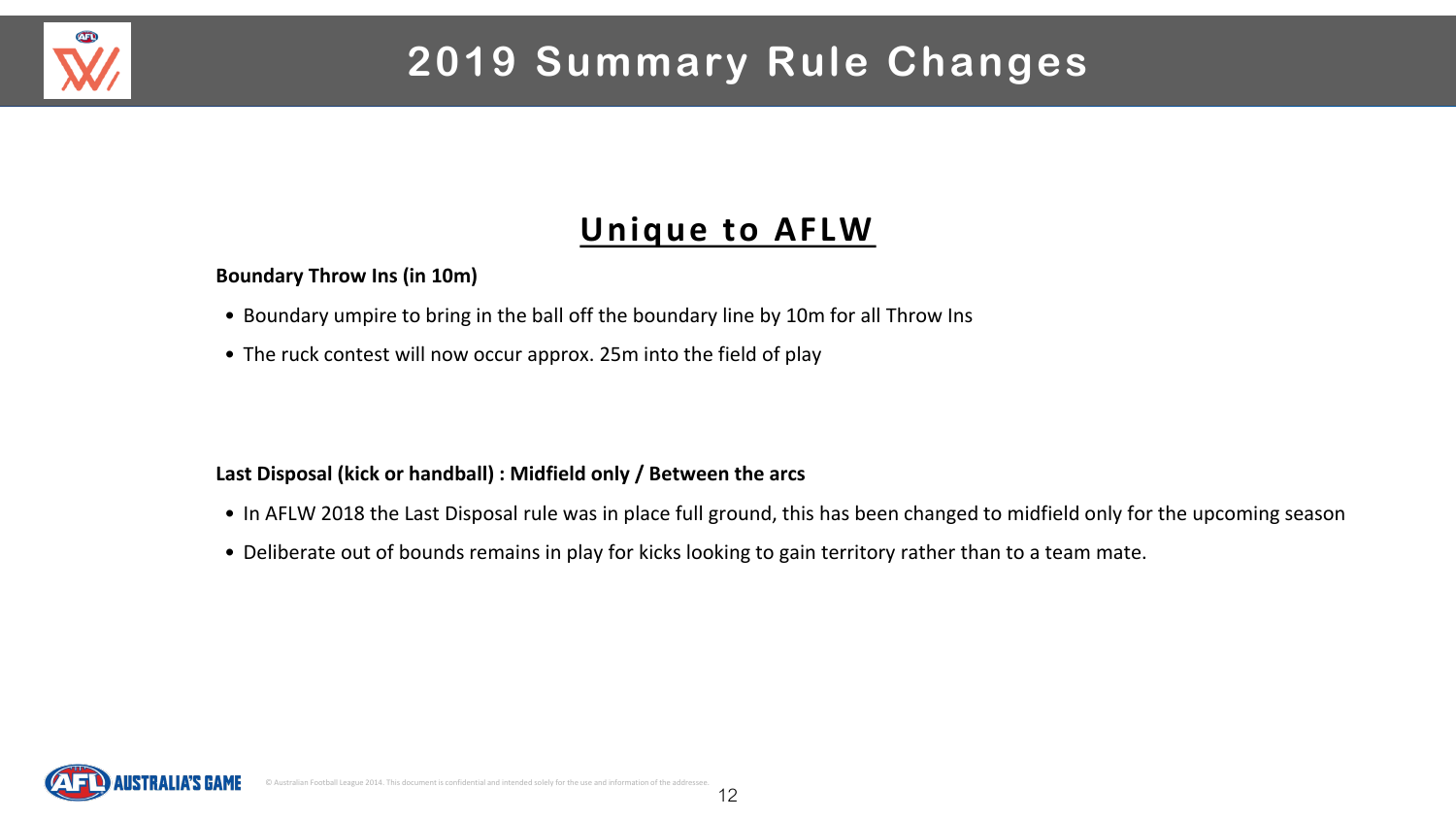

### **Frequently Asked Questions Response**



Why has this rule been introduced? **In VELW trials**, there was a reduction in the number of repeat stoppages from hit outs directed towards the boundary line.

Could this effect positioning ahead of / behind the ball?<br>
It certainly could, in the trials the football was transitioned to the open side of the field more regularly.

How far will the ball be thrown into the field? Approximately 25m from the boundary line, this could vary slightly between boundary umpires.

Is there any other advantages to the rule? Yes, as the ball was thrown in deeper into the corridor - there was more space created around the ruck contest.

Will the field umpires assist Rucks with positioning?<br>Will the have denoming will be encouraged, particularly early in the season to remind Rucks that the boundary umpires will be coming in 10m, prior to throwing the ball into play.

Could this lead to more scores from this source? Possibly, when combined with "Last Disposal between the Arcs" rule change - it could result in more opportunities from F50 stoppages.

## **1. Boundary Throw In - in by 10m (FAQ)**